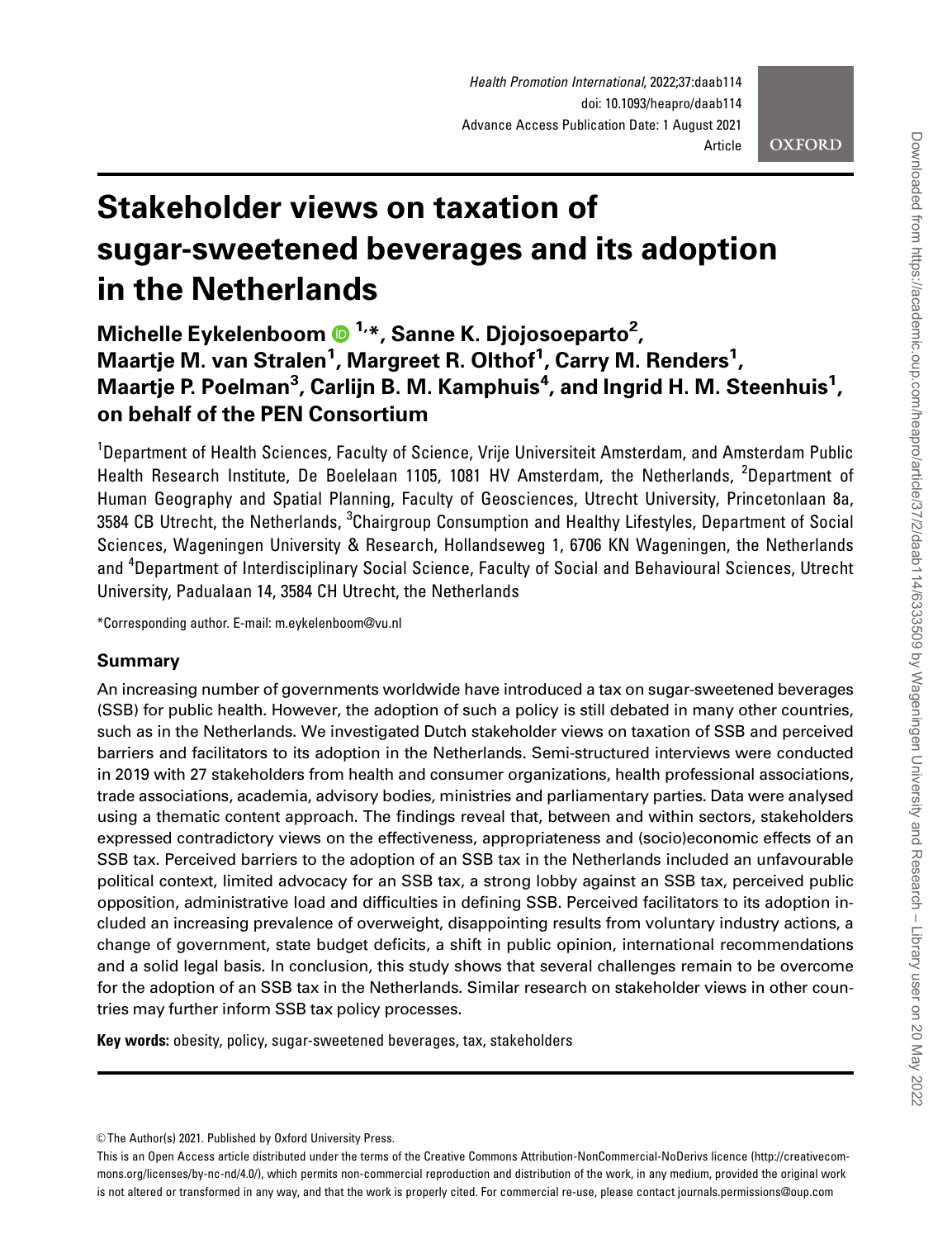## INTRODUCTION

Worldwide, the prevalence of obesity has nearly tripled since 1975 ([WHO, 2020a](#page-13-0)). Based on the latest estimates in European Union (EU) countries, 30- 70% of adults are overweight of which  $10-30\%$  are obese [\(WHO, 2020b\)](#page-13-0). Overweight and obesity are related to an increased risk of developing non-communicable diseases including type 2 diabetes, cardiovascular diseases, musculoskeletal disorders and some types of cancer [\(WHO, 2020a\)](#page-13-0). Among the many determinants of overweight and obesity, sugarsweetened beverages (SSB) have received considerable attention as a target for prevention. SSB have been strongly and causally associated with obesity development and provide little to no nutritional value (Malik et al.[, 2010,](#page-12-0) [2013](#page-12-0); [Hu, 2013](#page-12-0); [Woodward-Lopez](#page-13-0) et al., 2011). Evidence for the causal association between consumption of SSB and weight gain is stronger than for other types of food or bev-erages [\(Woodward-Lopez](#page-13-0) et al., 2011). Potential underlying mechanisms are their high levels of added sugar, low satiety and an incomplete compensation for liquid calories at subsequent meals (Malik et al.[, 2010,](#page-12-0) [2013;](#page-12-0) [Hu, 2013](#page-12-0); [Woodward-Lopez](#page-13-0) et al., 2011). Furthermore, consumption of SSB has been related to dental caries [\(WHO, 2015a\)](#page-13-0).

Although European regions report relatively low SSB consumption levels compared to the rest of the world, large variations exist between countries [\(European](#page-12-0) [Commission, 2018\)](#page-12-0). Western Europe reports the highest European SSB consumption levels, with Belgium and the Netherlands identified as 'the top SSB consumers' [\(European Commission, 2018\)](#page-12-0). In the Netherlands, SSB consumption contributes to 23.6% of added sugar intake among both children and adults [\(RIVM, 2018\)](#page-12-0).

An effective strategy to reduce purchases of SSB is taxation of SSB (Teng et al.[, 2019\)](#page-13-0). Therefore, the Commission on Ending Childhood Obesity of the World Health Organization (WHO) recommends national governments to tax SSB as a component of a comprehensive approach to address the obesogenic environment [\(WHO, 2016a\)](#page-13-0). Taxation of products such as SSB is regarded as the most feasible tax on dietary products to implement ([WHO, 2016a\)](#page-13-0). An increasing number of governments worldwide have introduced a tax on SSB [\(WCRF, 2019](#page-13-0)). In Europe, SSB taxes have been introduced in Belgium, Finland, France, Hungary, Ireland, Latvia, Norway, Portugal, the UK and the region of Catalonia (Spain) for health purposes, revenue-raising purposes or both [\(WCRF, 2019\)](#page-13-0). Yet, no such policy has been introduced in many other countries.

A country that has not (yet) introduced an SSB tax is the Netherlands. The Netherlands currently applies a value-added tax (VAT) rate of 9% to all food and beverages [\(Belastingdienst, 2020a](#page-12-0)). Additionally, a consumption tax of 8.83 eurocent per litre is applied to fruit and vegetable juices, soft drinks and mineral water, with no distinction between SSB and sugar-free beverages (e.g. wa-ter or non-caloric sweetened beverages) [\(Belastingdienst,](#page-12-0) [2020b](#page-12-0)). One Dutch parliamentary party adopted an SSB tax in its draft election programme for the Dutch parliamentary elections in 2017. However, because the majority of their party members voted against the tax, the tax proposal was withdrawn from the election programme dur-ing their election congress [\(Eykelenboom](#page-12-0) et al., 2020). In 2018, the Dutch government agreed on a package of measures to reduce the prevalence of overweight and obesity among children and adults in collaboration with more than seventy public and private organizations in the 'National Prevention Agreement' [\(Rijksoverheid, 2018\)](#page-12-0). In the concept version of this agreement, an exemption from the existing consumption tax on sugar-free beverages was proposed. However, no governmental interventions as a tax exemption for sugar-free beverages or an SSB tax were announced to reduce overweight and obesity in the final version of the National Prevention Agreement [\(Rijksoverheid, 2018\)](#page-12-0).

The adoption of an SSB tax is a political process that takes place in a complex adaptive system [\(Penney](#page-12-0) et al., [2019](#page-12-0)). The adoption is related to many different components of this system, including the interplay and influence of stakeholders from various sectors (e.g. politicians, food industry/retail, public health professio-nals) [\(Penney](#page-12-0) et al., 2019; [Signal, 1998\)](#page-13-0), which indicates the need to understand different stakeholder views. Stakeholder views on taxation of SSB have been investi-gated in various studies. For example, [Signal](#page-12-0) et al. (Signal et al.[, 2018\)](#page-12-0) investigated New Zealand stakeholder views on health-related food taxes and subsidies. Stakeholders largely agreed that an SSB tax was both feasible and acceptable in New Zealand. Moreover, Tamir et al. [\(Tamir](#page-13-0) et al., 2018) investigated the views of Israeli stakeholders on taxation of SSB and unhealthy snacks. Although Israeli stakeholders agreed on the need for policies to stimulate healthy food choices, a tax was generally not acceptable to stakeholders from noneconomic sectors as it was thought not to have a substantial effect on reducing consumption. In countries that have not (yet) introduced an SSB tax, such as the Netherlands, an investigation of stakeholder views leads to a greater understanding of why certain stakeholders are in favour and others against an SSB tax. Furthermore, it generates more insight into potential challenges and opportunities when governments would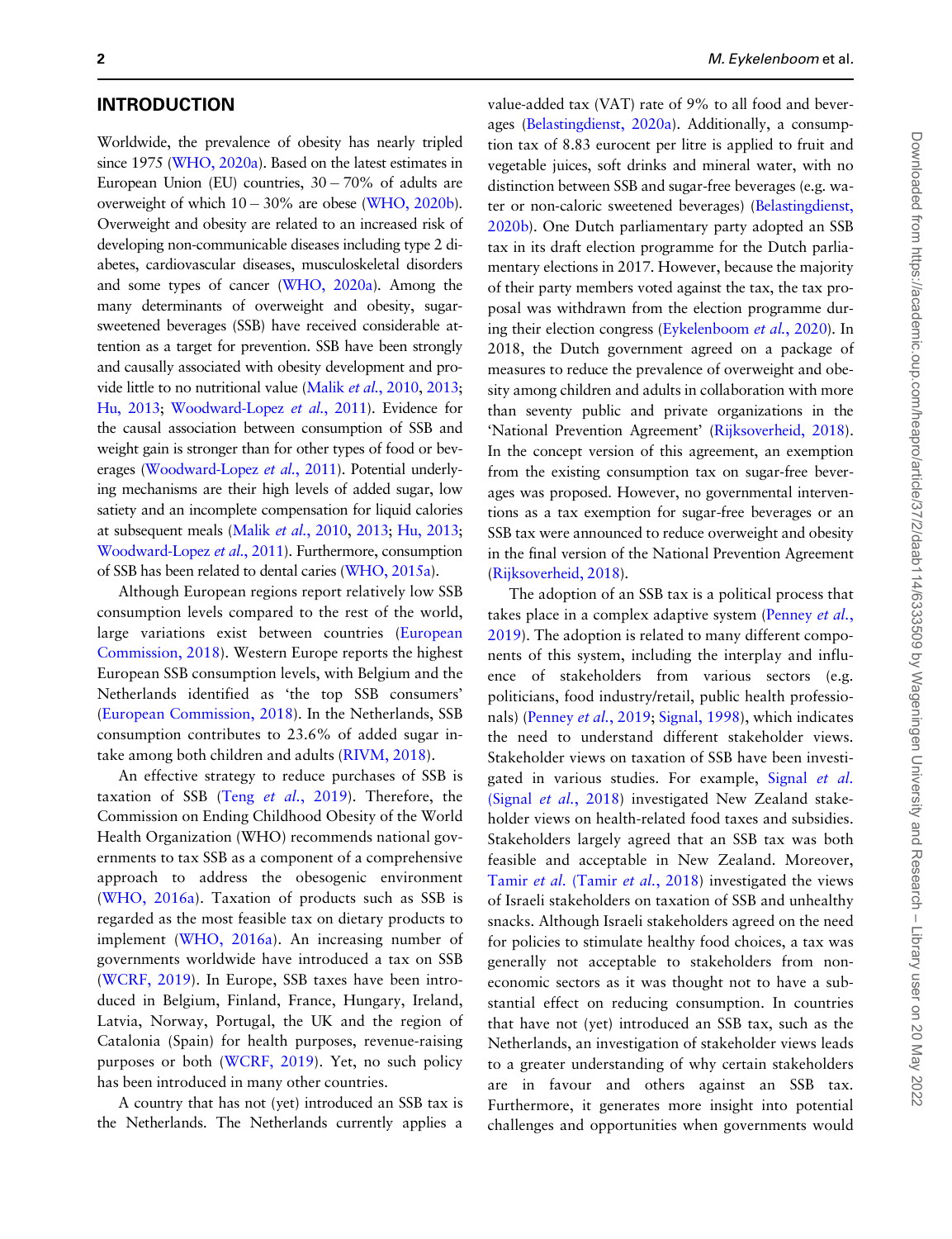<span id="page-2-0"></span>consider the introduction of such a policy. Since stakeholder views on taxation of SSB may vary across countries because of different political, economic and sociocultural contexts, it is important to share contextspecific research at the international level ([WCRF,](#page-13-0) [2020](#page-13-0); Thow et al.[, 2018\)](#page-13-0).

The aim of this study was to gain insight into the views of Dutch stakeholders from a diverse range of relevant sectors (i.e. health and consumer organizations, health professional associations, trade associations, academia, advisory bodies, ministries and parliamentary parties) on taxation of SSB and on barriers and facilitators that may influence its adoption in the Netherlands. We also collected stakeholder recommendations for the design of an SSB tax if introduced in the Dutch context and for alternative measures to reduce overweight and obesity. This research is part of the Policy Evaluation Network ([Lakerveld](#page-12-0) et al., 2020).

## **METHODS**

#### Study design and participants

Semi-structured interviews were conducted in the Netherlands between March and May 2019. Purposive sampling combined with snowball sampling was used to recruit stakeholders from a diverse range of relevant sectors and professional backgrounds (e.g. academics in the field of obesity prevention, preventive dentistry, health economics, political science and tax law) (Table 1). To ensure all relevant stakeholders were invited, each participant was asked to identify stakeholders that were lacking from the initial list of stakeholders that was developed by the research team. The sample size was determined according to the principle of saturation: recruitment of further stakeholders continued until sufficient data had been collected 'to have gained an adequate understanding of the dimensions and properties of

#### Table 1: Recruitment of stakeholders

| Sector                               | Stakeholders approached<br>$(n = 46)$ | Stakeholders declined<br>$(n = 19)$                                                                                                | Stakeholders included<br>$(n = 27)$                                                                                                                                                                                        |
|--------------------------------------|---------------------------------------|------------------------------------------------------------------------------------------------------------------------------------|----------------------------------------------------------------------------------------------------------------------------------------------------------------------------------------------------------------------------|
| Parliamentary parties                | 10                                    | No response $(n=2)$<br>No time $(n=1)$<br>No reason $(n=4)$                                                                        | Politicians who are member of the Dutch<br>parliament $(n=3)$                                                                                                                                                              |
| Ministries                           | 8                                     | No response $(n=2)$<br>Insufficient knowledge on taxa-<br>tion of SSB according to the<br>stakeholder $(n=1)$                      | Policymakers from various ministries $(n=3)$                                                                                                                                                                               |
| Advisory bodies                      | 4                                     | No reason $(n=2)$<br>No response $(n=1)$<br>Insufficient knowledge on taxa-<br>tion of SSB according to the<br>stakeholder $(n=1)$ | Representatives of a governmental, non-<br>profit advisory body $(n=2)$                                                                                                                                                    |
| Academia                             | 10                                    | No time $(n = 1)$                                                                                                                  | Academics in the field of obesity prevention,<br>nutrition and health, preventive dentistry,<br>behavioural science, health economics,<br>tax law, political science, medical ethics<br>or social epidemiology ( $n = 9$ ) |
| Trade associations                   | 5                                     | No response $(n=1)$                                                                                                                | Representatives of trade associations for<br>food and beverages manufacturers, hospi-<br>tality businesses or the catering industry<br>$(n=4)$                                                                             |
| Health professional<br>associations  | 3                                     | <b>NA</b>                                                                                                                          | Representatives of non-governmental, non-<br>profit professional associations of physi-<br>cians or dentists $(n=3)$                                                                                                       |
| Health and consumer<br>organizations | 6                                     | No response $(n=2)$<br>Insufficient knowledge on taxa-<br>tion of SSB according to the<br>stakeholder $(n=1)$                      | Representatives of governmental or non-<br>governmental, non-profit consumer<br>organizations and health organizations in<br>the field of nutrition and health promo-<br>tion $(n=3)$                                      |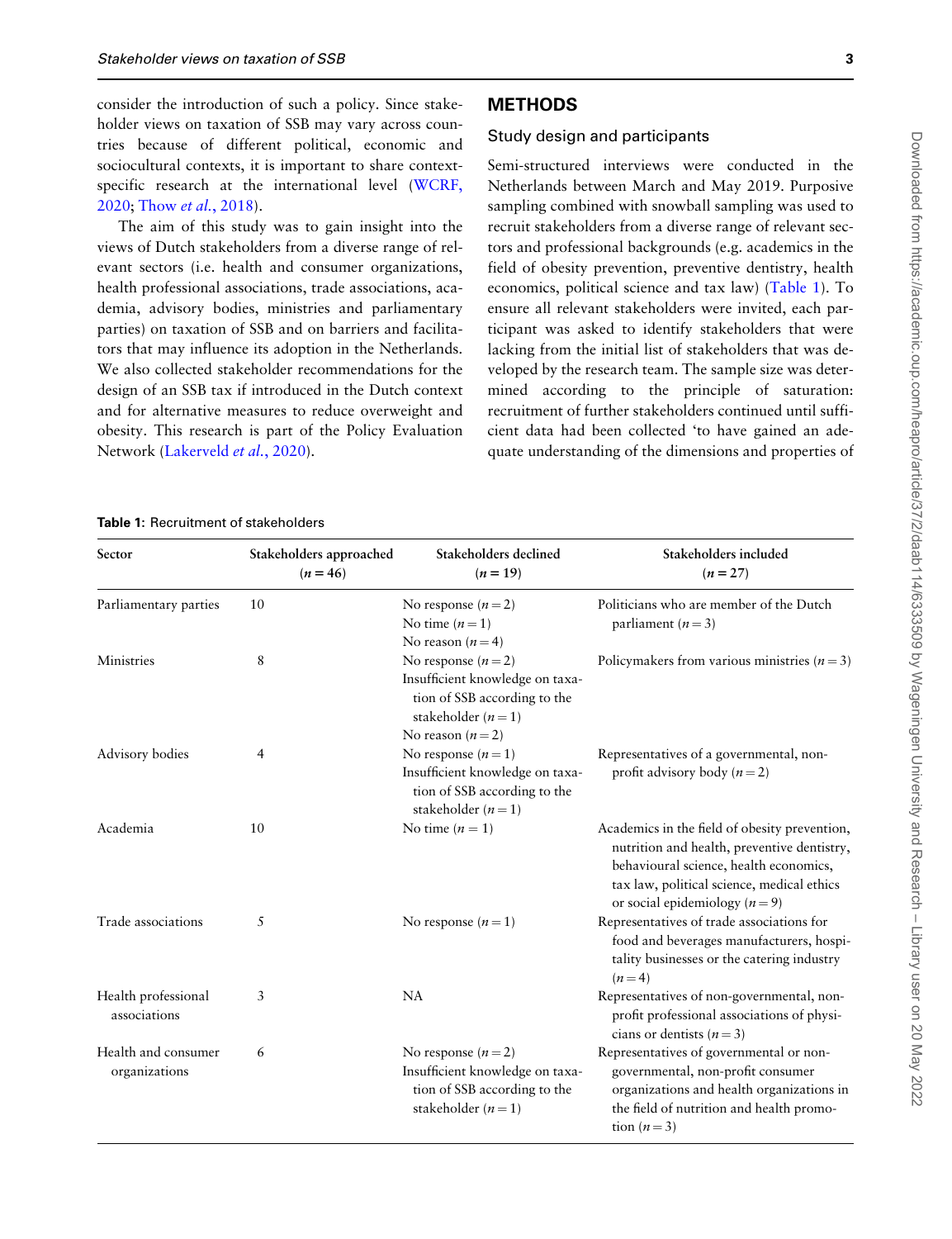the concepts and themes that have emerged' and no new information was emerging from the interviews [\(Watling](#page-13-0) [and Lingard, 2012](#page-13-0)). Stakeholders were contacted by email or phone. A total of 46 stakeholders were invited to participate, of whom eleven declined and eight did not reply to our initial e-mail, reminder e-mails, nor our calls (see [Table 1,](#page-2-0) including reasons for declining). In total, 25 semi-structured interviews were conducted (see [Table 1\)](#page-2-0). The study included 27 participants, as one interview was conducted with two participants that represented two trade associations and one interview was conducted with two participants that represented one advisory body, both at the request of the participants. The study was conducted according to the ethical standards declared in the Declaration of Helsinki. In accordance with the Dutch Medical Research Involving Human Subjects Act, approval of the study by the Medical Ethics Committee was not required. Written informed consent was obtained from all participants before each interview.

#### Data collection

Interviews were conducted face-to-face by two researchers trained in qualitative research. M.E. conducted interviews with stakeholders from academia  $(n = 9)$ , the advisory body  $(n = 1)$ , trade associations  $(n = 3)$ , health professional associations ( $n = 3$ ) and health and consumer organizations  $(n = 3)$ . S.D. conducted interviews with stakeholders from parliamentary parties  $(n = 3)$ , ministries ( $n = 3$ ) and trade associations ( $n = 1$ ). The interviews lasted 25-90 min and were audio-recorded. Before the start of each interview, participants provided verbal consent for audio-recording of the interview. A semistructured interview guide was developed by the research team using the available literature on stakeholder views on taxation of SSB ([Eykelenboom](#page-12-0) et al., 2019; [Signal](#page-12-0) et al.[, 2018;](#page-12-0) Tamir et al.[, 2018](#page-13-0)) (see [Supplementary Table](https://academic.oup.com/heapro/article-lookup/doi/10.1093/heapro/daab114#supplementary-data) [1](https://academic.oup.com/heapro/article-lookup/doi/10.1093/heapro/daab114#supplementary-data) for topics and prompts). An SSB tax was defined as a tax with a minimum tax rate of 20% on regular soft drinks, fruit juices with added sugar, sports drinks, energy drinks and flavoured water with added sugar. Broad questions investigated stakeholder views on taxation of SSB in general and on barriers and facilitators to its adoption more specifically. Stakeholders in favour of an SSB tax were asked for their recommendations for the design of an SSB tax if introduced in the Dutch context. Stakeholders against the tax were asked for recommendations for alternative measures to reduce overweight and obesity in the Netherlands. Stakeholders who were neither for or against the tax provided input on both questions. The interview guide was pilot tested on a health

organization employee, who after the interview provided feedback on the interview guide. Based on the feedback, no adjustments were required. Data were collected and analysed concurrently, allowing the research team to explore issues that proved to be important in earlier interviews further in subsequent interviews.

#### Data analysis

All interviews were transcribed verbatim. To enhance member validity, every participant received a summary of his or her own interview transcript to check for accuracy [\(Green and Thorogood, 2018](#page-12-0)). Interview transcripts were imported and analysed in the MAXQDA Qualitative Data Analysis Software version 2018.2. Names of participants were replaced by ID-codes. Data were analysed using a thematic content approach [\(Green](#page-12-0) [and Thorogood, 2018\)](#page-12-0). The first four interview transcripts were inductively coded line-by-line by two researchers independently (M.E. and S.D.). The emergent themes were discussed in meetings until consensus was reached and an initial thematic map was developed. Subsequently, the data were inductively coded line-byline either by one researcher (M.E. or S.D.) and checked for accuracy by the other researcher. Iterative discussions between the researchers took place to review themes for coherence, refine existing themes, identify new themes and recode some data extracts. Illustrative quotations were identified, translated from Dutch to English and presented in the Results section.

#### RESULTS

#### Stakeholder views on taxation of SSB

An overview of the emergent themes and the views of stakeholders related to these themes is presented in [Supplementary Table 2](https://academic.oup.com/heapro/article-lookup/doi/10.1093/heapro/daab114#supplementary-data).

#### The effects of an SSB tax on SSB purchases and consumption, health-related outcomes and reformulation

Stakeholders from all sectors, except those from trade associations, thought that an SSB tax would reduce purchases and consumption of SSB in the Netherlands. An academic in the field of health economics noted: 'That is the first lesson of economics; when the price increases the demand decreases'. Besides price, stakeholders from all sectors, except those from the advisory body, referred to the 'signalling effect' of an SSB tax (i.e. the publicity surrounding the tax that may contribute to public awareness) to explain the effects of an SSB tax on purchases and consumption of SSB. Other academics in the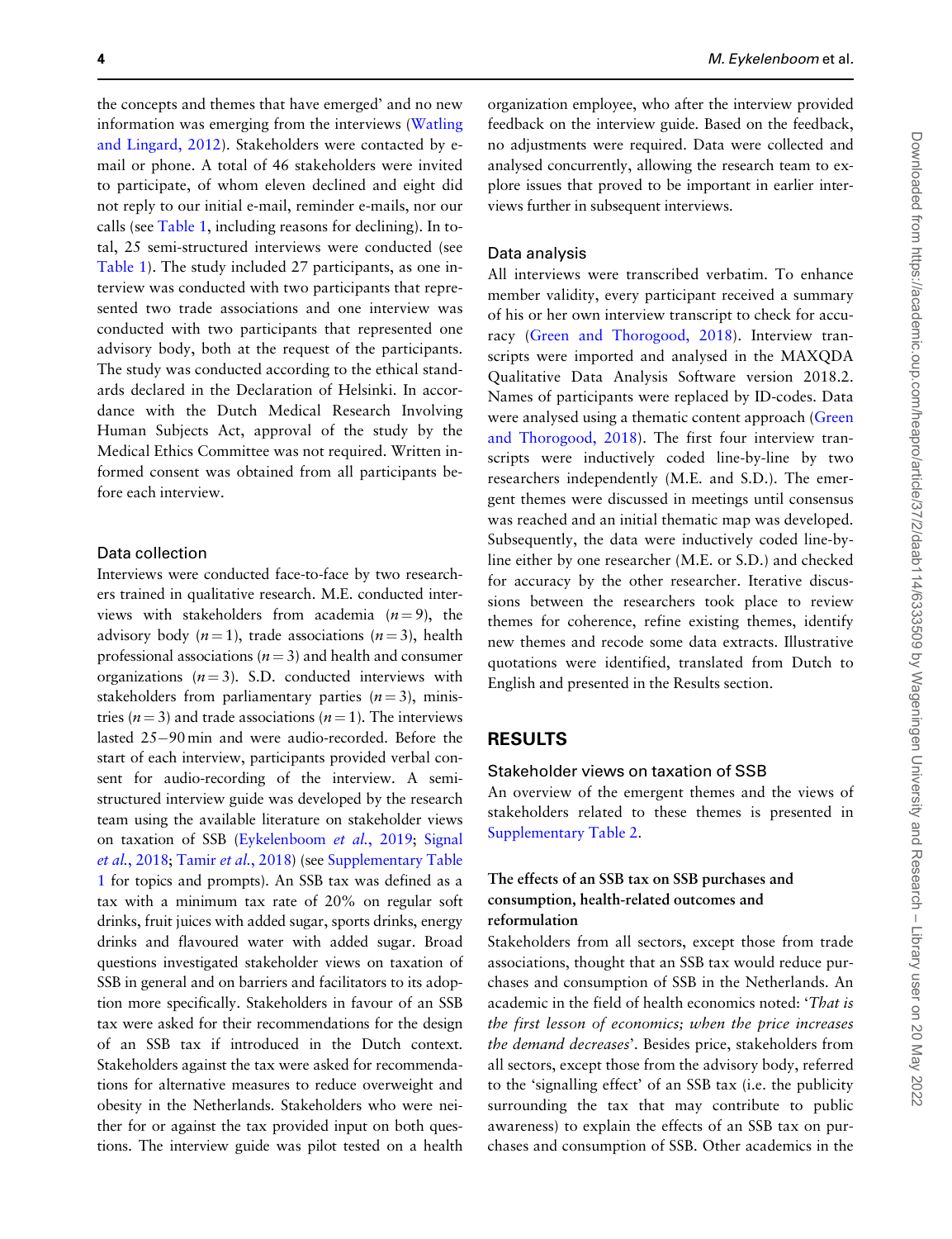field of behavioural science and preventive dentistry and stakeholders from trade associations had doubts about the effectiveness of an SSB tax in reducing purchases and consumption of SSB, 'I do not know. Apparently, there are all kinds of reasons for people to show different purchasing behaviours, which have nothing to do with price'. (Trade association).

Stakeholders from parliamentary parties, ministries, academia, health professional associations and health and consumer organizations indicated that an SSB tax would improve health-related outcomes in the Netherlands, such as obesity and nutrition-related diseases, dental health, mental health and life expectancy. In contrast, other stakeholders from parliamentary parties, advisory bodies, academia and trade associations had doubts about the health benefits of an SSB tax and a stakeholder from a health professional association was concerned that an SSB tax might even have detrimental consequences for dental health by stimulating sipping on SSB over a longer period of time. Stakeholders further indicated that an SSB tax could only be effective in improving health-related outcomes as a component of a comprehensive, integrated package of health interventions. An academic in the field of obesity prevention noted: 'I do not think that one isolated measure is going to make the difference, but it is rather everything together that helps'.

Stakeholders from all sectors, except those from trade associations, noted that an SSB tax would encourage the SSB industry to reformulate SSB. In contrast, stakeholders from ministries, trade associations, health professional associations and consumer and health organizations expected that the SSB industry would not reformulate their products as a consequence of an SSB tax. 'SSB producers have a diet version in their product range. Thus, if there is a shift to their own other products... what would convince them to reformulate their SSB, which will still be sold?' (Trade association). Concerns were expressed about a shift to artificial sweeteners as an alternative to sugar. Artificial sweeteners were seen as similar or more health-damaging compared to sugar. In contrast, a stakeholder from a trade association argued: 'I think aspartame is the most investigated ingredient in the world, which again and again has been found to be safe'.

#### The appropriateness of SSB as a target for interventions in general

Stakeholders from parliamentary parties, advisory bodies, academia, health professional associations and health and consumer organizations perceived SSB as an

appropriate target to reduce the level of overweight and obesity in the Netherlands, 'We know that SSB are associated with overweight and all kinds of chronic diseases. If you do not drink SSB, you do not miss any nutrients in general'. (Academic in the field of nutrition and health). However, also concerns were expressed by stakeholders from advisory bodies, academia, trade associations and health and consumer organizations that an SSB tax could result in an excessive focus on SSB as the only cause of overweight and obesity, although it is a complex disease with many factors involved. An academic in the field of obesity prevention noted: 'It is a large pitfall that policymakers will only look at SSB because of this [an SSB tax]'. Moreover, some stakeholders from ministries, academia, trade associations and health and consumer organizations mentioned that an SSB tax is unfair for the SSB industry,  $($ ...) what about donuts, what about fat. It [overweight] is about calories, it is not about sugar. Thus, it [an SSB tax] is discriminatory by definition'. (Trade association). However, a policymaker argued: 'But that is with a lot of policies... that some people get more damaged than others when the general interest is served'.

#### The appropriateness of taxation of SSB

Stakeholders from all sectors, except those from trade associations, noted that government interventions such as taxation are appropriate to reduce overweight and obesity in the Netherlands. The following reasons were mentioned to justify the need for taxation of SSB: overweight is a major problem in the Netherlands, the Dutch government has a responsibility for the health of its inhabitants, overweight has negative externalities, there is imperfect information about the health effects of SSB (consumers might not be able to act in their own best interest), there are inequalities in health, the environment provokes unhealthy behaviour, and taxation of unhealthy products is also applied in other areas in the field of lifestyle behaviours such as tobacco prevention. In contrast, stakeholders from trade associations preferred voluntary solutions,  $($ ...) that is, of course, a bit in the nature of an entrepreneur, they [entrepreneurs] prefer that [self-regulation] over the idea that the government is telling them what to do'.

Academics in the field of social epidemiology and behavioural science further noted the potential of an SSB tax to reduce SSB consumption on a large scale, 'It is a measure that really has the potential to do something about the increase [in overweight] in the population. It is about a lot of people, so we cannot give all those people an individual treatment'. (Academic in the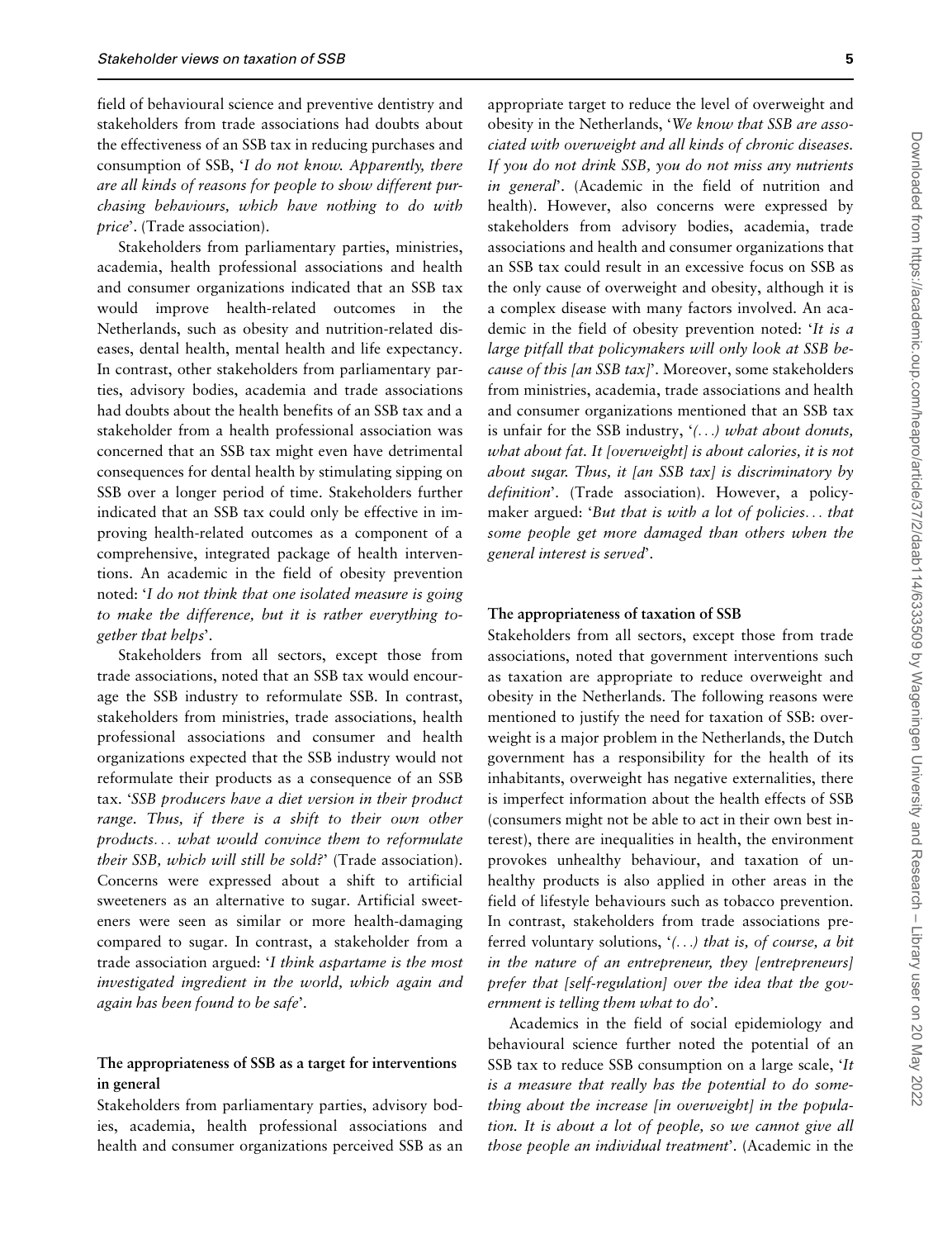field of social epidemiology). In contrast, other academics in the field of political science and preventive dentistry and stakeholders from trade associations perceived universal prevention strategies targeting the general population as not appropriate to reduce SSB consumption and argued for particular attention to specific risk groups showing excessive consumption. These stakeholders suggested measures such as health education in schools and stricter regulation of child marketing to target children and adolescents in the Netherlands specifically.

#### The regressive and progressive effects of an SSB tax

Stakeholders from all sectors referred to the financially regressive nature of an SSB tax and indicated that the tax would financially burden those from lower socioeconomic groups more than those from higher socioeconomic groups. An academic in the field of health economics reasoned that an SSB tax may therefore lead to a widening of budgetary inequalities in the Netherlands. However, stakeholders from all sectors, except those from trade associations, also noted that progressive health benefits would justify financial regressive effects. These stakeholders referred to unhealthier dietary behaviour, including higher consumption of SSB, and a higher prevalence of overweight and nutrition-related diseases among those from lower socioeconomic groups. By disproportionally affecting SSB purchases of those from lower socioeconomic groups, stakeholders reasoned that an SSB tax may result in a decrease in socioeconomic health inequalities in the Netherlands. In contrast, an academic in the field of obesity prevention and a stakeholder from a health professional association thought that an SSB tax could widen socioeconomic inequalities in wellbeing and health, 'They [those from lower socioeconomic groups] already have less money. A Cola is just one of the last things they could award themselves with and then it will also be more expensive. That does not contribute to their quality of life'. (Academic in the field of obesity prevention). Stakeholder views on the effects of an SSB tax on socioeconomic inequalities in budgets, dietary intakes and health are described in more detail in a separate paper [\(Djojosoeparto](#page-12-0) et al., 2020).

#### Economic consequences of an SSB tax for the health sector and the SSB industry

Stakeholders from ministries, academia and health professional associations noted that healthcare costs in the Netherlands are high and increasing each year. Furthermore, these stakeholders mentioned a growing shortage of healthcare personnel (e.g. doctors, nurses and dentists) in the Netherlands due to a growing

demand for care. These stakeholders thought that an SSB tax could save healthcare costs and reduce workforce shortage in healthcare by decreasing overweight and nutrition-related diseases. A policymaker had doubts about the reduction in costs and noted: 'People say that if individuals have less overweight it will save healthcare costs, but it remains complicated because most health costs are spent in the final years of life'. While policymakers and a stakeholder from a health professional association noted that an SSB tax would reduce the SSB industry's profit and employment, others had doubts about the economic consequences of an SSB tax or noted that an SSB tax would not have economic consequences for the SSB industry, 'For the business model of SSB producers it does not matter whether they sell regular, Max, Zero or Diet'. (Politician).

### Perceived barriers and facilitators to the adoption of an SSB tax

Stakeholders identified several barriers and facilitators that may influence the adoption of an SSB tax in the Netherlands. An overview can be found in [Supplementary](https://academic.oup.com/heapro/article-lookup/doi/10.1093/heapro/daab114#supplementary-data) [Table 3.](https://academic.oup.com/heapro/article-lookup/doi/10.1093/heapro/daab114#supplementary-data)

### The prevalence of overweight and results from voluntary industry actions

A possible increase in the prevalence of overweight and obesity was described to positively influence the likelihood of the adoption of an SSB tax in the Netherlands, 'About 50% of the Dutch adult population are currently overweight. If that is, so to say, 60% or 70% within ten years, then, of course, the urgency to do something about it will also increase'. (Academic in the field of health economics). In addition, possible disappointing results from voluntary industry actions and other measures to reduce overweight (e.g. as agreed on in the National Prevention Agreement) were thought to facilitate the adoption of an SSB tax as well. A stakeholder noted: 'If the industry will fail to achieve the objectives that have been formulated in agreements, then an SSB tax would be a measure for the government to set in motion the desired product reformulation'. (Health/consumer organization).

#### An unfavourable political context

The introduction of an SSB tax was described as a matter of political will. However, stakeholders indicated that there currently is a lack of political will in the Netherlands to implement an SSB tax. Stakeholders referred to the Dutch 'Polder Model' within Dutch politics, which is a style of policymaking with a desire for consultation, consensus and collaboration. A stakeholder from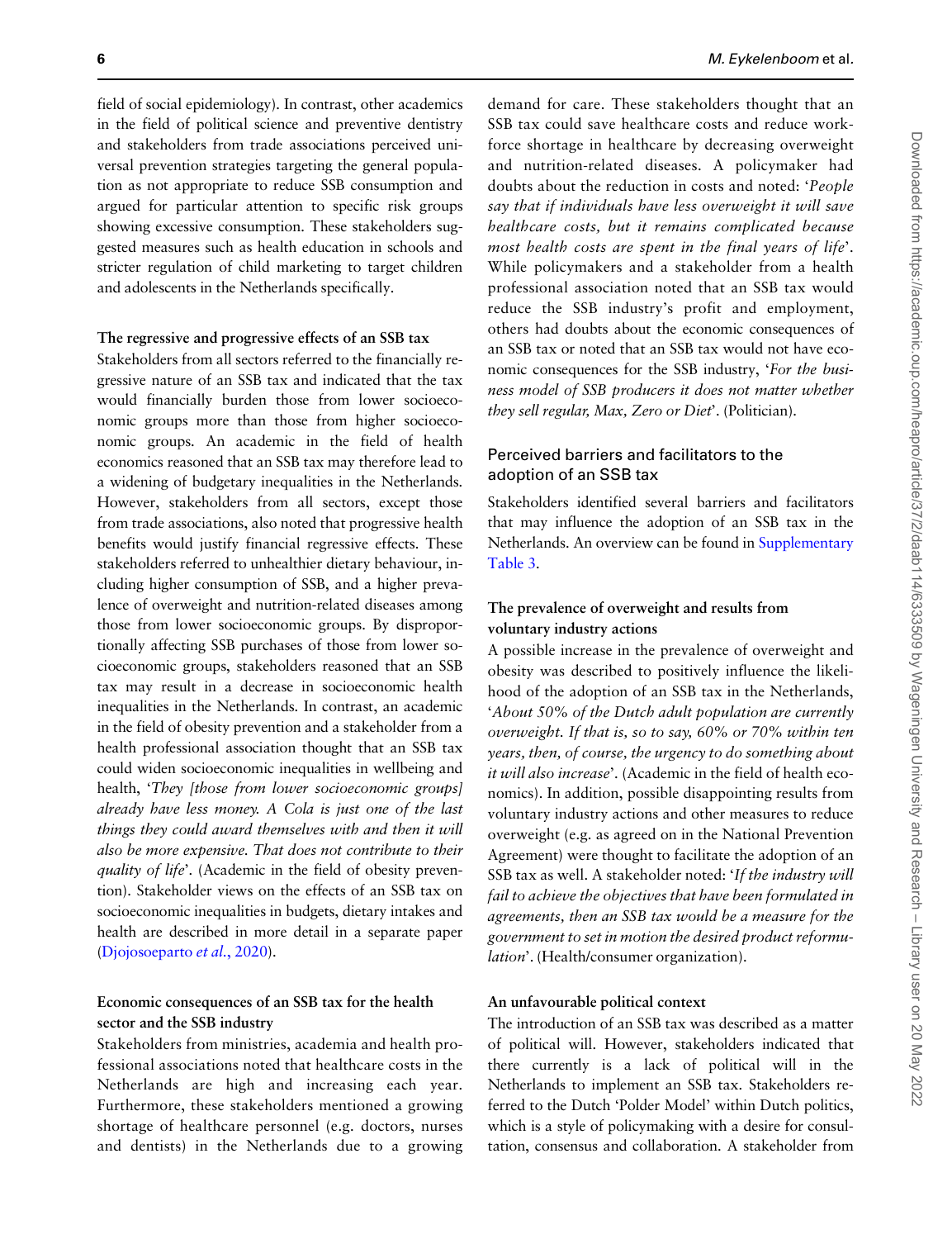the advisory body stated: 'In general, when things are implemented in the Netherlands, then you only see small changes at most'. In line, stakeholders mentioned the consensus decision-making approach in the National Prevention Agreement. Stakeholders from health professional associations argued that the SSB industry should not have been involved in the National Prevention Agreement because it was perceived to hinder the adoption of an SSB tax and other measures to reduce overweight and obesity in the Netherlands.

All stakeholders indicated that political interests are crucial in the adoption of an SSB tax. A policymaker noted: 'It is a political consideration between economic business interests and societal interests'. Political support for an SSB tax was described to vary among parliamentary parties, with the most expected opposition from right-wing, liberal and conservative parliamentary parties, and the most expected support from left-wing, socialist and progressive parliamentary parties. Stakeholders described the current political interests of the coalition parties (i.e. the parliamentary parties that make up the Cabinet, which formulates and is accountable for the Dutch Government's policies) to be unfavourable for an SSB tax. For example, the coalition parties were described to set great political store by economic business interests, self-regulation and individual freedom.

Stakeholders indicated that a change of government could facilitate the adoption of an SSB tax in the Netherlands. A politician noted: 'This [the introduction of an SSB tax] is something you can only arrange during a government formation. It is unthinkable that you can arrange this with a motion or a nice small-scale conference in between'. Although a change of government was described to provide an opportunity for a future SSB tax, it could also complicate its adoption. For example, an academic in the field of obesity prevention and a stakeholder from a health professional association noted that re-election goals could hinder the adoption of an SSB tax because 'If they [parliamentary parties] are afraid to be outvoted then they will not dare [to introduce an SSB tax]'. (Health professional association).

Stakeholders indicated that competing agendas of the involved ministries could complicate the adoption of an SSB tax in the Netherlands as well. The Ministry of Finance was described to pursuit a simple tax system with great value for technical feasibility, while the main aim of the Ministry of Health was described to improve public health: 'That is just a conflict of interest in the Dutch government'. (Policymaker). A policymaker and academics in the field of tax law and health economics further indicated that an SSB tax would be easier introduced during state budget deficits as an SSB tax would

provide an opportunity to raise revenue. The same policymaker noted that there was no state budget deficit in the Netherlands during the formation of the National Prevention Agreement.

### Limited advocacy for an SSB tax and a strong lobby against the tax

Although national health organizations and health professionals were generally expected to support the tax by stakeholders from all sectors, stakeholders noted that there is limited and fragmented advocacy of the health sector and societal organizations for the introduction of an SSB tax in the Netherlands,  $($ ...) that [lobbying] we are still doing very fragmented and experts do that from their different expertise. Then it fades away'. (Academic in the field of social epidemiology). A stakeholder from a health/consumer organization indicated that a lack of resources complicates their lobby: 'We said a few times that it will be good if it [the SSB tax] would be implemented, but we lacked capacity and power for a strong lobby'. Policymakers noted that Dutch health scientists and health professionals lack decisiveness and political power. A policymaker argued that involving stakeholders that are usually not involved, such as employers who have an interest in healthy employees, could be helpful additional forces in the future advocacy for an SSB tax.

The lobby against an SSB tax, particularly from the food and beverage industry, was described to be strong and well-organized. Mentioned lobbying strategies included, for example, convincing the government and public that an SSB would be ineffective and would have negative economic consequences. Stakeholders indicated that the SSB industry has great political power in the Netherlands and noted: '(...) the lobby succeeded during the National Prevention Agreement (...), you actually see a powerless government there'. (Politician).

#### Perceived public opposition

Stakeholders from all sectors thought that the majority of the Dutch public would currently oppose an SSB tax, which was believed to hinder the adoption of the tax. The main mentioned reason for the opposition was that the public would perceive an SSB tax as patronizing, 'Again another rule. That is kind of the mood in the Netherlands'. (Health/consumer organization). Some stakeholders argued that there is a shift towards more public support for an SSB tax. An academic in the field of medical ethics described SSB not to be cultural heritage in the Netherlands, which could facilitate this shift.

How the Dutch government would frame the main reasons for introducing an SSB tax was thought to be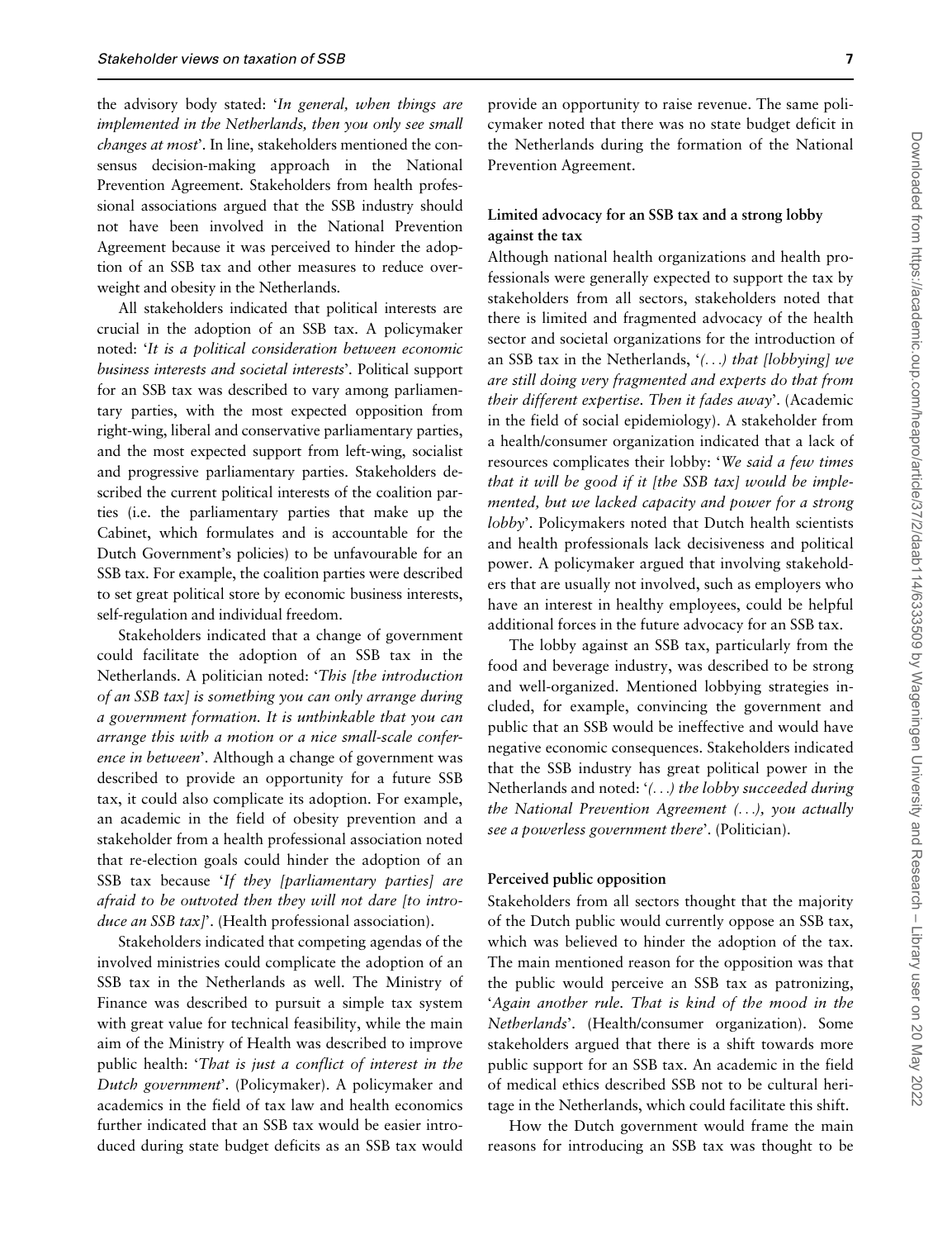important to prevent opposition from the public, 'In the Netherlands, an SSB tax is still framed as a tax intended to tease you and me or to force us to purchase less. (...) The UK government said we are not going to fight consumers, we are going to fight the [SSB] companies'. (Academic in the field of political science). Stakeholders further argued that an SSB tax could be coupled to other societal problems to strengthen the case. These stakeholders proposed to link an SSB tax to environmental sustainability (e.g. by means of a decrease in plastic bottles and/ or the production of sugar) or workforce productivity.

#### The value of international recommendations and implementation in other countries

Stakeholders emphasized the importance of the WHO recommendation and noted: 'It [the WHO recommendation] does matter because you could say that the WHO states it [an SSB tax] works'. (Policymaker). Implementation in other countries was also thought to put pressure on the Dutch government. A stakeholder from a trade association noted: 'I think the government is approached by many international actors. That there is pressure on the government to think about sugar taxes'. Some stakeholders indicated that implementation in other countries should not directly serve as encouragement for the introduction of the tax in the Netherlands because of differences (e.g. in SSB consumption, health and industry actions) between countries. However, stakeholders noted that the successes of SSB taxes in other countries provide valuable lessons for the policy processes surrounding an SSB tax in the Netherlands. A policymaker stated: 'It is not something completely new that is being invented, (...) there are several European countries that have it [an SSB tax] in various forms'.

Potential future recommendations of the EU were thought to facilitate the adoption of the tax in the Netherlands as well because 'then they [parliamentary parties] will go along with it'. (Trade association). In contrast, a policymaker believed that recommendations of the EU would not be helpful. A politician and an academic in the field of health economics thought that the EU would currently not have a strong opinion about an SSB tax, 'I believe the EU has greater problems to deal with'. (Politician).

#### The need for a solid legal basis

Policymakers and academics in the field of medical ethics, tax law and nutrition and health noted the likelihood that the SSB industry would file lawsuits against the Dutch government for introducing an SSB tax. These stakeholders, therefore, indicated the need for a solid

legal basis. For example, an academic in the field of nutrition and health stated: 'You cannot say a food company caused my children to be overweight. That is really difficult legally. However, you can say; the government has a duty to protect health (...) and could stimulate healthy choices with pricing policies'. An academic in the field of tax law indicated the need for a clear justification for why SSB are particularly detrimental to health. A policymaker noted that if SSB are as detrimental to health as alcohol and tobacco, existing excise duties on alcoholic beverages and tobacco could be a precedent for an SSB tax.

## Technical feasibility of the implementation of an SSB tax

Stakeholders from all sectors considered the implementation of an SSB tax in the Netherlands technically feasible. An academic in the field of political science noted: 'The Netherlands is just a very well-organized country. I mean, we also had an increase in the reduced VAT rate from 6% to 9% last year'. On the other hand, stakeholders noted that an SSB tax would have a high administrative load and indicated problems within the Dutch Tax and Customs Administration, including scarce human resources, and difficulties in defining SSB. Others argued that administration should be feasible, particularly because of digitalization. Furthermore, stakeholders suggested an adjustment period for the supply chain prior to the implementation of the tax, enabling manufacturers and retailers to reformulate their products and change their prices.

## Stakeholder recommendations The design of an SSB tax if introduced in the Dutch context

Stakeholders in favour of an SSB tax and stakeholders who were neither for or against the tax provided several recommendations for the design of an SSB tax if introduced in the Dutch context (see [Supplementary Table 4](https://academic.oup.com/heapro/article-lookup/doi/10.1093/heapro/daab114#supplementary-data) for an overview). Stakeholders from all sectors argued that all beverages with sugar should be included in a Dutch SSB tax. Others recommended excluding beverages with natural sugar because '(...) there are some health benefits to 100% fruit juices' (Academic in the field of social epidemiology) or including artificially sweetened beverages because '(...) there is evidence that taste preference for artificially sweetened beverages ultimately results in increased SSB consumption'. (Academic in the field of obesity prevention).

Stakeholders from all sectors argued for a minimum tax rate of 20%. A multiple-tiered tax which applies different rates depending on sugar content was generally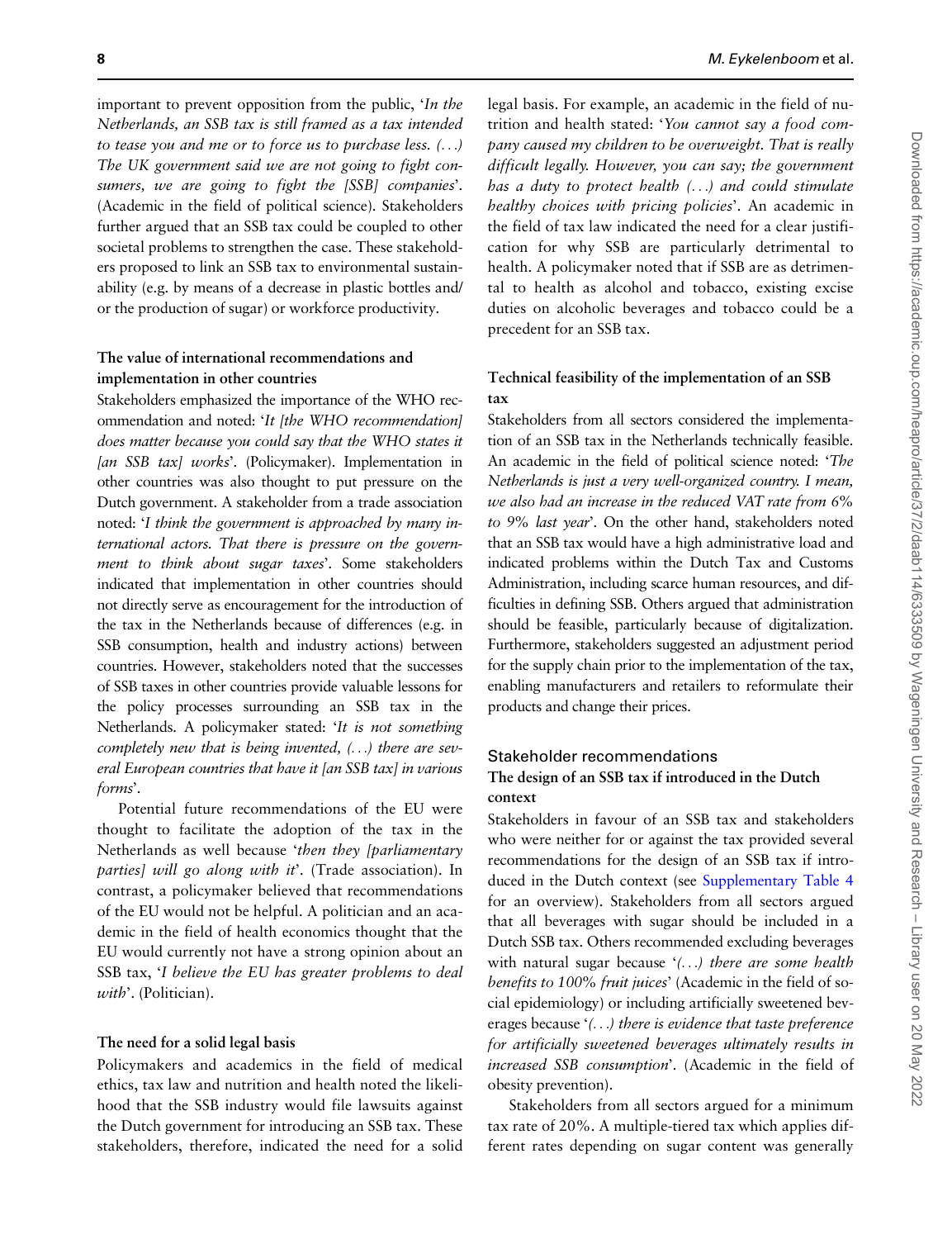preferred over a flat tax, because this type of tax was believed to be more effective in encouraging the industry to reformulate content and to be more legitimate. However, some academics in the field of social epidemiology, political science and health economics also referred to the high administrative load of a multipletiered tax. A stakeholder from a health professional association recommended a flat tax and noted: 'Sugar is sugar. Whether you sin a little or a lot, it remains a sin'. A specific tax (based on quantity, e.g. volume or sugar content) was preferred over a VAT (calculated as a percentage of the retail price). An academic in the field of tax law indicated that, in contrast to a specific tax, a VAT would interfere with the market, could be spread out over other untaxed products and would increase the risk of lawsuits.

Stakeholders from all sectors noted that tax revenues of a Dutch SSB tax should be earmarked for health initiatives. In contrast, others from parliamentary parties, ministries and academia recommended to use tax revenues for the general budget, and raised several concerns about tax earmarking in the Netherlands: (i) conflicting interests, e.g. between the interests to improve public health and raise revenue, (ii) dependency, i.e. tax revenues could be lower than expected which means that no budget would be available for activities that were supposed to be funded by the revenues, and (iii) inflexibility, i.e. unlike the government's budget for expenses, the tax system cannot be changed each year. An academic in the field of political science further noted: 'If you consider a topic important in a country, you should allocate more funds to that topic. You do not have to levy earmarked taxes for it'.

Stakeholders argued that a potential future implementation of an SSB tax in the Netherlands should go hand in hand with a public campaign to explain the detrimental health effects of sugar and SSB, the availability of healthy alternatives and the effectiveness of an SSB tax. Furthermore, stakeholders emphasized the importance of monitoring intended and unintended effects during the implementation of an SSB tax. Stakeholders also indicated that taxation of SSB should be a longterm policy because 'You cannot expect overweight to decrease next year or the year thereafter'. (Advisory body). Finally, stakeholders argued that a Dutch SSB tax should be implemented as a component of a comprehensive set of policies to reduce overweight and obesity.

#### Alternative measures for an SSB tax

Stakeholders from trade associations who were against or neither for or against an SSB tax recommended

several alternative measures for an SSB tax to reduce overweight and obesity in the Netherlands, including further voluntary product reformulation, an improvement in the image of artificially sweeteners, stricter regulation of child marketing, health education in schools and stimulation of physical activity. An academic in the field of preventive dentistry and a stakeholder from a health professional association mentioned well-trained lifestyle coaches, parent coaching, health education in schools and food labelling as alternative measures.

#### **DISCUSSION**

The aim of this study was to gain insight into the views of Dutch stakeholders from a diverse range of relevant sectors on taxation of SSB and on barriers and facilitators to its adoption in the Netherlands. Between and within sectors, stakeholders expressed contradictory views on the effectiveness, appropriateness and (socio)economic effects of an SSB tax. All stakeholders mentioned advantages as well as disadvantages of the tax. Overall, most concerns and doubts about an SSB tax were expressed by stakeholders from trade associations. Furthermore, stakeholders identified several barriers and facilitators that—according to them—may influence the adoption of an SSB tax in the Netherlands. We discuss the perceived barriers and facilitators and compare them with experiences from other countries under the streams of Kingdon's Multiple Streams Theory (MST). In the MST, opportunities for policy change are called 'windows of opportunity'. The MST assumes three streams flowing in the policy system: (i) the problem stream, consisting of conditions that stakeholders want to be addressed, (ii) the policy stream, including a 'soup' of proposed solutions to address the problems, and (iii) the politics stream, referring to factors such as political party ideology, interests of stakeholders and public opinion [\(Sabatier, 2007\)](#page-12-0). Windows of opportunity open when the three streams are coupled together at critical moments in time, generally resulting from compelling problems or events in the politics stream [\(Sabatier, 2007](#page-12-0)).

#### Problem stream

Our findings suggest that the adoption of an SSB tax in the Netherlands could be related to several conditions that stakeholders want to be addressed. Firstly, an increasing prevalence of overweight and disappointing results from voluntary industry actions and other measures to reduce overweight may cause Dutch politicians to be more willing to use more 'upstream' interventions. The problem of overweight and other nutrition-related diseases was of importance in the adoption of many SSB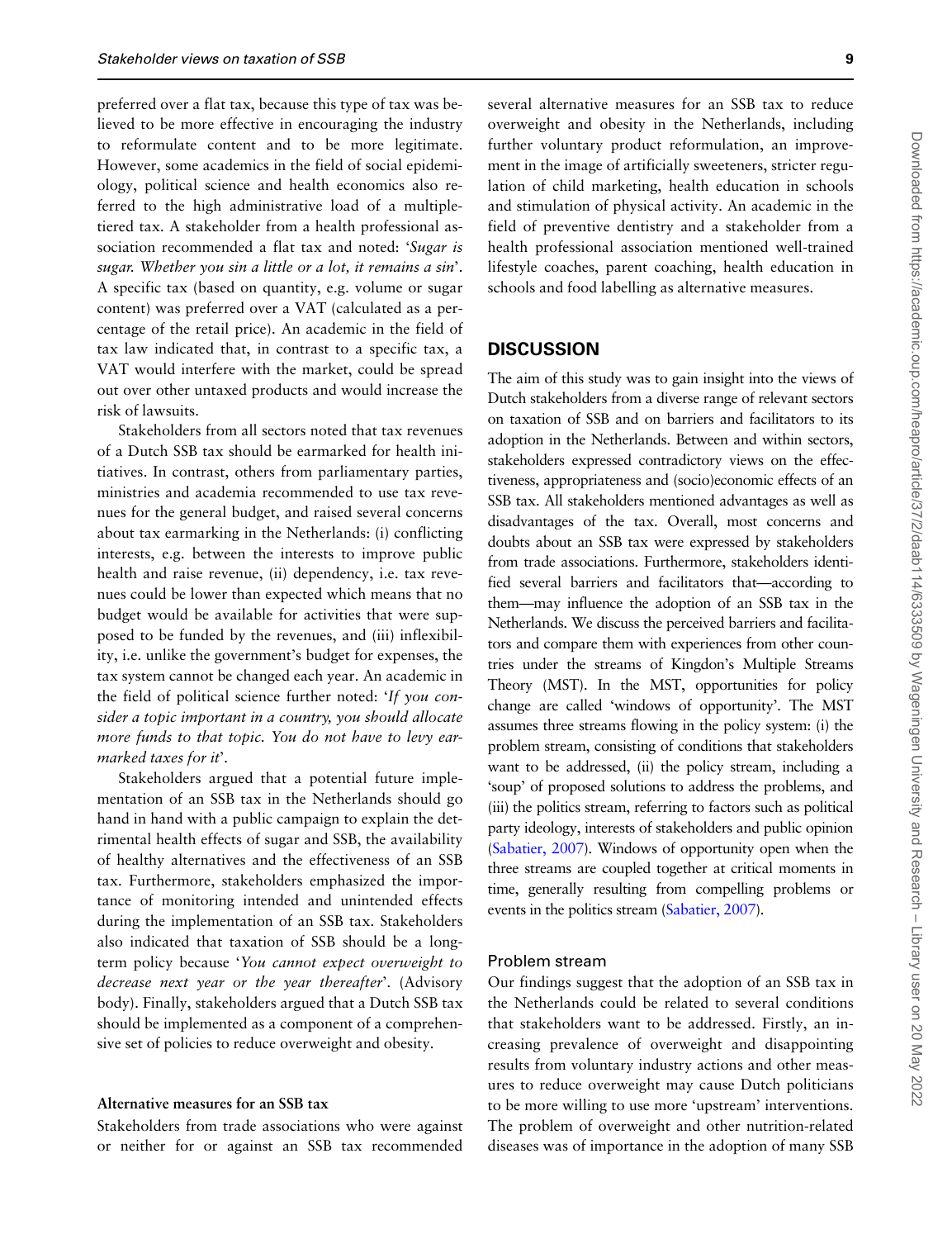taxes [\(Le Bodo](#page-12-0) et al., 2019; [PAHO, 2015;](#page-12-0) [Thow](#page-13-0) et al., [2011a;](#page-13-0) Thow et al.[, 2011b](#page-13-0); [HM Revenue and Customs,](#page-12-0) [2016](#page-12-0)). Related to an increasing prevalence of overweight, stakeholders mentioned increasing healthcare costs in the Netherlands. Per capita healthcare expenditure in the Netherlands currently ranks fifth on a list of 31 European countries ([CBS, 2020\)](#page-12-0). Secondly, stakeholders noted that a state budget deficit would increase the likelihood of the adoption of an SSB tax in the Netherlands. Budget deficits appeared to be extremely important in opening windows of opportunity for health-related food taxes [\(Le Bodo](#page-12-0) et al., 2019). For example, revenue-raising needs were present during the adoption of health-related food taxes in France, Denmark, Finland, Hungary, Mexico and several Pacific countries ([Le Bodo](#page-12-0) et al., 2019; [PAHO, 2015;](#page-12-0) [Thow](#page-13-0) et al.[, 2011a](#page-13-0); Thow et al.[, 2011b](#page-13-0)). Thirdly, stakeholders suggested coupling an SSB tax to other societal problems to gain public and political attention, e.g. to environmental sustainability. The coupling of an SSB tax to an alternative problem such as environmental health and sustainability was also identified as a facilitator to the adoption of an SSB tax in Australia [\(Sainsbury](#page-12-0) et al., [2020](#page-12-0)). In a recently published Commission Report of The Lancet, Swinburn et al. demonstrated that ultraprocessed foods (including SSB) are one of the drivers of the 'the global syndemic of obesity, undernutrition, and climate change' [\(Swinburn](#page-13-0) et al., 2019). To the best of our knowledge, no research has been conducted to investigate the potential effects of an SSB tax on environmental sustainability (e.g. by means of a decrease in plastic bottles and/or the production of sugar) or the potential effects of sustainability measures (e.g. deposits on cans and small bottles) on SSB purchases. This investigation requires collaboration between climate change and health researchers.

Noteworthy, we conducted the stakeholder interviews in 2019. Recently, the context has changed due to the COVID-19 pandemic, which may affect the adoption of an SSB tax in several ways. For example, evidence suggesting that those with obesity are at an increased risk of severe COVID-19 illness (e.g. [Simonnet](#page-13-0) et al.[, 2020\)](#page-13-0) resulted in considerable attention to the problem of overweight. It was advocated in local newspapers that the Dutch government should take more responsibility in the prevention of overweight through regulations such as an SSB tax. This may have led to an increased willingness of the Dutch government to address the problem of overweight by means of taxation of SSB. Additionally, after several years of budget surplus, the Dutch government assumes a state budget deficit as a result of the COVID-19 pandemic ([Rijksoverheid,](#page-12-0)

[2020](#page-12-0)). The Dutch government may view an SSB tax as an opportunity to raise revenue.

#### Policy stream

Taxation of SSB was generally considered technically feasible in the Netherlands by the stakeholders included in our study. This finding is in line with research investigating the views on health-related food taxes and subsidies of national stakeholders in New Zealand, a country that also did not (yet) introduced an SSB tax [\(Signal](#page-12-0) et al.[, 2018\)](#page-12-0). New Zealand stakeholders considered an SSB tax as 'the easiest intervention to implement' because SSB are not 'a core food', SSB provide no nutritional value and an SSB tax would only affect a limited part of the food supply (Signal et al.[, 2018](#page-12-0)). The WHO regards taxation of products such as SSB as the most feasible tax on dietary products to implement ([WHO,](#page-13-0) [2016a\)](#page-13-0). However, some of the stakeholders in our study also mentioned problems within the Dutch Tax and Customs Administration, including scarce human resources. This indicates the importance of engaging the implementing agency at an early stage to ensure feasible and acceptable SSB tax proposals. According to our findings, a solid legal basis could further be important in a window of opportunity for policy change. To date, the legality of SSB taxes has not been challenged in Europe [\(Le Bodo](#page-12-0) et al., 2019). Potential explanations include that the potential cost-effectiveness of an SSB tax as a component of a comprehensive approach is welldocumented and that the implementation of an SSB tax is recommended by the WHO [\(Le Bodo](#page-12-0) et al., 2019; Baker et al.[, 2018](#page-11-0); [WHO 2016b\)](#page-13-0).

Stakeholders generally thought that an SSB tax is effective in improving health-related outcomes or had doubts about the health benefits of an SSB tax. A stakeholder from a health professional association was concerned that an SSB tax might have detrimental consequences for dental health by stimulating sipping on SSB over a longer period of time. To the best of our knowledge, this argument against an SSB tax has not arisen in the SSB tax debate before. We recommend future studies on taxation of SSB to assess whether this view is more widespread in the health sector. The evidence of the effects of taxation of SSB on dental health is limited, but several studies demonstrated that an SSB tax could re-duce dental caries (Sowa et al.[, 2019](#page-13-0)).

#### Politics stream

Stakeholders described the introduction of an SSB tax in the Netherlands as a matter of political will. Political will is regarded as a crucial factor for health policy. As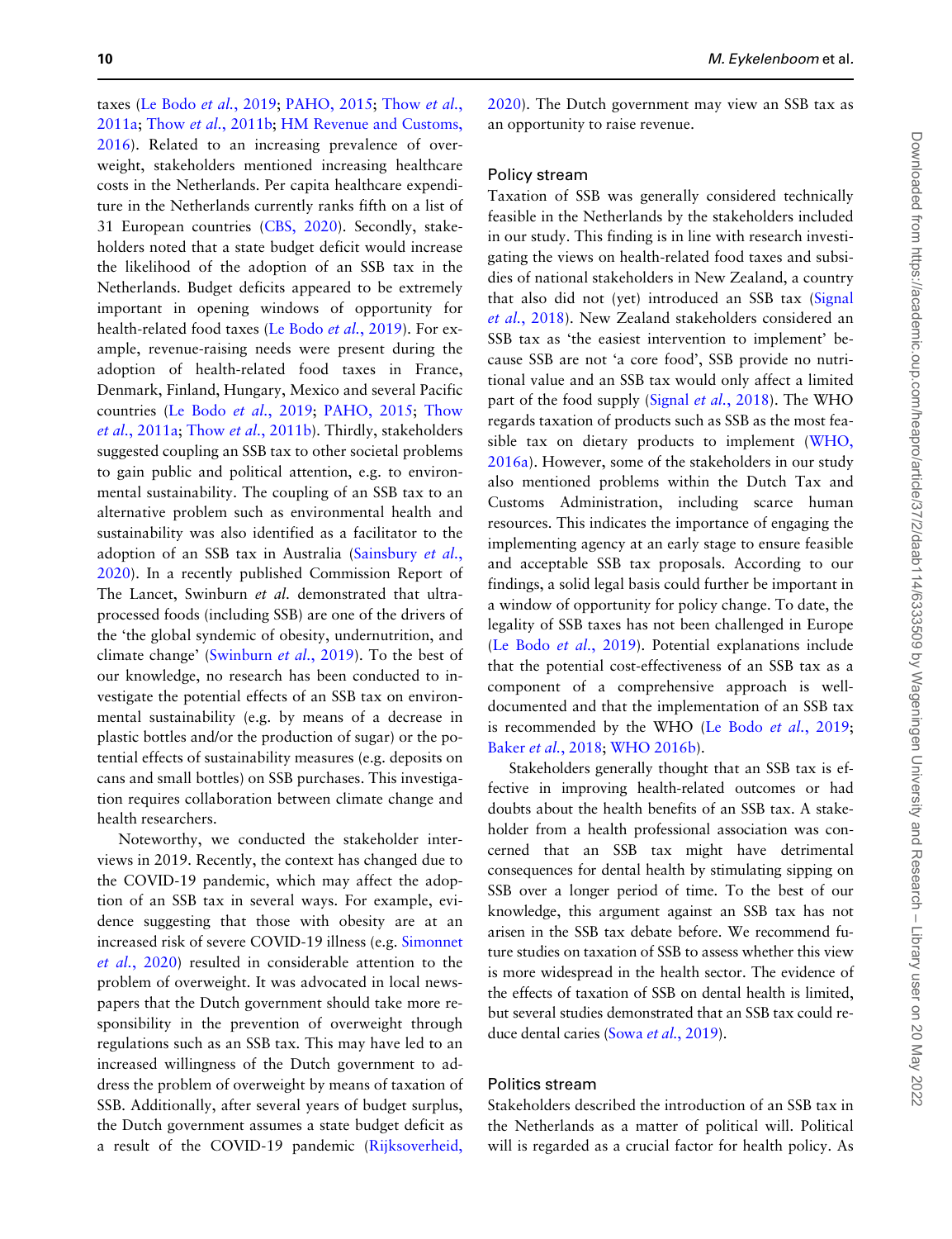the WHO-Director-General Dr Tedros stated during the 2019 World Health Summit in Berlin, Germany: 'We often say that we know what to do, and how to do it. If only there was political will. It's the biggest deficit we face. Health is a fundamental human right. (...) But it's a right that must be realized through political choice'. [\(WHO,](#page-13-0) [2019\)](#page-13-0). Stakeholders indicated a lack of political will in the Netherlands to implement an SSB tax at the time of the interviews. Stakeholders referred to the Dutch 'Polder Model' within Dutch politics with its desire for consultation, consensus and collaboration. This policymaking style was considered unique for the Netherlands. The Dutch 'Polder Model' in policymaking may complicate the adoption of taxation of SSB and could make lobbying more accepted in the Netherlands than in countries with a more paternalistic government [\(Campbell and Pedersen, 2015\)](#page-12-0). In the present study, stakeholders described the political interests to be unfavourable for an SSB tax in the Netherlands at the time of the interviews. Our findings suggest that a change of government could be an important game changer and open a window of opportunity for policy change. Based on an analysis of thirteen case studies on taxation of unhealthy energy-dense foods and SSB, Hagenaars et al. indicated that such taxes could follow both left-wing and right-wing political rationales [\(Hagenaars](#page-12-0) et al., 2017). Parliamentary elections were held in the Netherlands in March 2021. Five parliamentary parties proposed an SSB tax in their election programme and two parties proposed to increase taxes on 'unhealthy' food products. At the time of writing, the formation of the new Dutch government is still ongoing.

In line with previous literature, we found that there is a strong and well-organized lobby particularly from the food and beverage industry against an SSB tax, and limited and fragmented advocacy for the introduction of an SSB tax in the Netherlands. In Denmark, an imbalance between the strong influence by the industry and limited inputs from public health professionals was one of the factors that contributed to the repeal of the Danish saturated fat tax [\(Vallgarda](#page-13-0) et al., 2015; [Bodker](#page-12-0) et al., 2015). During tax proposals in Richmond, El Monte and Telluride (USA), a wide range of speakers voiced opposition in the news, while pro-tax arguments mainly came from a few politicians and public health advocates [\(Nixon](#page-12-0) *et al.*, 2015). Although the soda industry was absent from the news coverage, many who spoke against the tax were industry-funded. All three tax proposals ultimately failed. In Australia, strong political influence of the industry and fragmented advocacy efforts for an SSB tax were identified as barriers to the adoption of an SSB tax as well ([Sainsbury](#page-12-0) *et al.*, 2020). In contrast, the announcement of the UK Soft Drinks Industry Levy was

preceded by a 'period of intense campaigning by sugar taxation advocates, including Jamie Olivier [an English chef and restaurateur], campaign group Action on Sugar, advisory body Public Health England, and professional associations' [\(Buckton](#page-12-0) et al., 2019). A discourse network analysis of the UK newspaper coverage found close agreement among these advocacy coalitions in support of the levy [\(Buckton](#page-12-0) et al., 2019). In addition, financially supported health organizations and consumer groups seem to have played a role in passing SSB taxes in Mexico [\(PAHO, 2015\)](#page-12-0).

Stakeholders included in our study thought that the majority of the Dutch public would oppose an SSB tax at the time of the interviews. Public acceptability is an important dimension in its adoption ([Eykelenboom](#page-12-0) et al.[, 2019](#page-12-0)). Public acceptability of an SSB tax in the Netherlands was investigated in an online survey among adults representative of the Dutch population for age, sex, educational level and location [\(Eykelenboom](#page-12-0) et al., [2020](#page-12-0)). Of the participants, 40% supported (43% opposed) an SSB tax in general and 55% supported (32% opposed) an SSB tax if revenue is used for health initiatives [\(Eykelenboom](#page-12-0) et al., 2020). These findings indicate that raising the revenue for health initiatives could elicit increased public acceptability.

#### Study strengths and limitations

The main strength of this study is the inclusion of Dutch stakeholders from a diverse range of relevant sectors and professional backgrounds. To ensure that we invited all relevant stakeholders, each participant was asked to identify stakeholders that were lacking from the initial list of stakeholders that was developed by the research team. The use of a qualitative design further strengthens our findings. Since no research has been conducted to investigate stakeholder views on taxation of SSB in the Netherlands before, the interviews provided in-depth information that could not have been obtained through quantitative research. Validity was enhanced by providing participants a summary of their interview transcripts to check for accuracy. Our study also has several limitations. Firstly, despite the efforts made (e.g. reminder emails and calls), eight potential participants did not respond to our invitation and ten declined. We collected reasons for declining, which enables us to reflect on our study sample. Non-participation was high among policymakers and politicians, particularly among those from whom we expected opposition to the tax. Many stated that they were unwilling to participate or were too busy. A potential explanation might be the politically sensitive nature of taxation of SSB. Furthermore, the majority of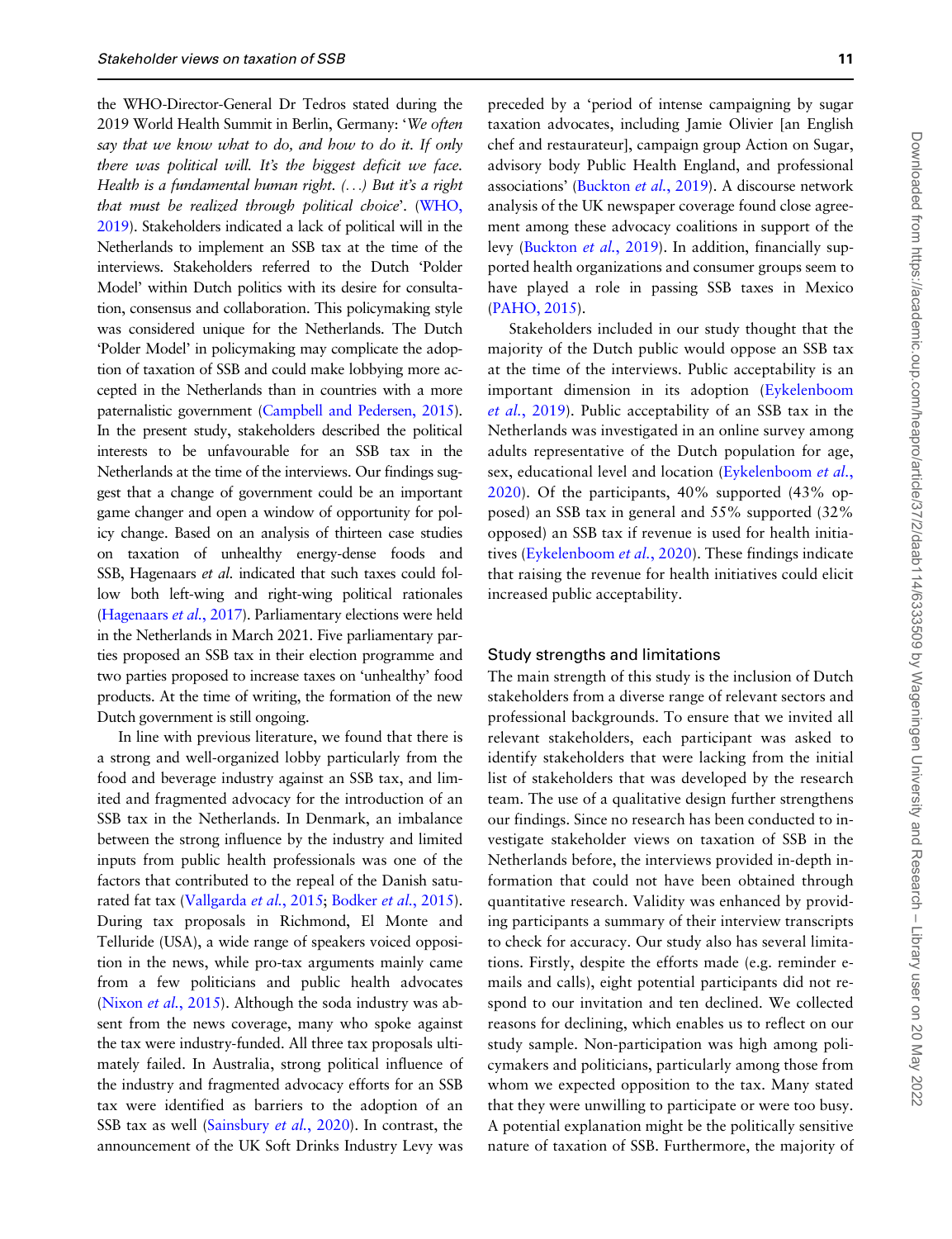<span id="page-11-0"></span>our research team holds a degree in health sciences. Invitees who declined may have assumed that our research team supports an SSB tax and therefore may have been less willing to participate in this study. Secondly, the views of the stakeholders included in this study may not be representative of the views of their sector as a whole. However, we selected stakeholders with top positions in their sector and asked them to represent their sector as much as possible. Thirdly, interviews were conducted by two researchers trained in qualitative research. To minimize interviewer bias, the interviewers used an interview guide, practiced together and had close communication during the data collection.

## **CONCLUSIONS**

Between and within sectors, Dutch stakeholders expressed contradictory views on the effectiveness, appropriateness and (socio)economic effects of an SSB tax, which may complicate the adoption of such a policy. For an SSB tax to be successful, it is important to address commonly raised concerns. For example, the concern that an SSB tax could result in an excessive focus on SSB as the only cause of overweight and obesity, although it is a complex disease with many factors involved, could be addressed by introducing an SSB tax as a component of an integrated package of health interventions. Stakeholders identified several barriers that according to them—may prevent the adoption of an SSB tax in the Netherlands, including an unfavourable political context, limited advocacy for an SSB tax, a strong lobby against an SSB tax, perceived public opposition, administrative load and difficulties in defining SSB. According to stakeholders, the adoption of an SSB tax could be facilitated by an increasing prevalence of overweight, disappointing results from voluntary industry actions, a change of government, state budget deficits, a shift in public opinion, framing messages related to the objective of the tax, the use of an SSB tax as a potential solution to other societal problems, international recommendations and a solid legal basis. If introduced in the Dutch context, stakeholders in favour of an SSB tax and stakeholders who were neither for or against the tax generally recommended: (i) a multiple-tiered specific tax on all beverages with sugar, (ii) a minimum tax rate of 20%, (iii) to implement the tax as a component of an integral approach, and/or (iv) to use revenues for further improvement of public health. When generalizing our findings to other cases at the international level, differences between the political, economic and sociocultural contexts should be taken into account. We encourage

similar research on stakeholder views in other countries to further inform SSB tax policy processes.

## SUPPLEMENTARY MATERIAL

[Supplementary material](https://academic.oup.com/heapro/article-lookup/doi/10.1093/heapro/daab114#supplementary-data) is available at Health Promotion International online.

## ACKNOWLEDGEMENTS

The authors would like to thank all the stakeholders who participated in this study for their time, efforts and valuable contributions. This research is part of the European Policy Evaluation Network (PEN). The PEN project ([www.jpi-pen.eu\)](http://www.jpi-pen.eu) is funded by the Joint Programming Initiative 'A Healthy Diet for a Healthy Life' (JPI HDHL), a research and innovation initiative of EU member states and associated countries. The funding agencies supporting this work are (in alphabetical order of participating countries): France: Institut National de la Recherche Agronomique (INRA); Germany: Federal Ministry of Education and Research (BMBF); Ireland: Health Research Board (HRB); Italy: Ministry of Education, University and Research (MIUR); The Netherlands: The Netherlands Organisation for Health Research and Development (ZonMw); New Zealand: The University of Auckland, School of Population Health; Norway: The Research Council of Norway (RCN); Poland: The National Centre for Research and Development (NCBR).

## FUNDING

This work was supported by The Netherlands Organisation for Health Research and Development (ZonMw), project number 529051020.

## ETHICAL APPROVAL

The study was conducted according to the ethical standards declared in the Declaration of Helsinki. In accordance with the Dutch Medical Research Involving Human Subjects Act, approval of the study by the Medical Ethics Committee was not required. Written informed consent was obtained from all participants before each interview.

## CONFLICT OF INTEREST

The authors declare that they have no conflict of interests.

#### **REFERENCES**

Baker, P., Jones, A. and Thow, A. M. (2018) Accelerating the worldwide adoption of sugar-sweetened beverage taxes: strengthening commitment and capacity comment on "the untapped power of soda taxes: incentivizing consumers, generating revenue, and altering corporate behavior".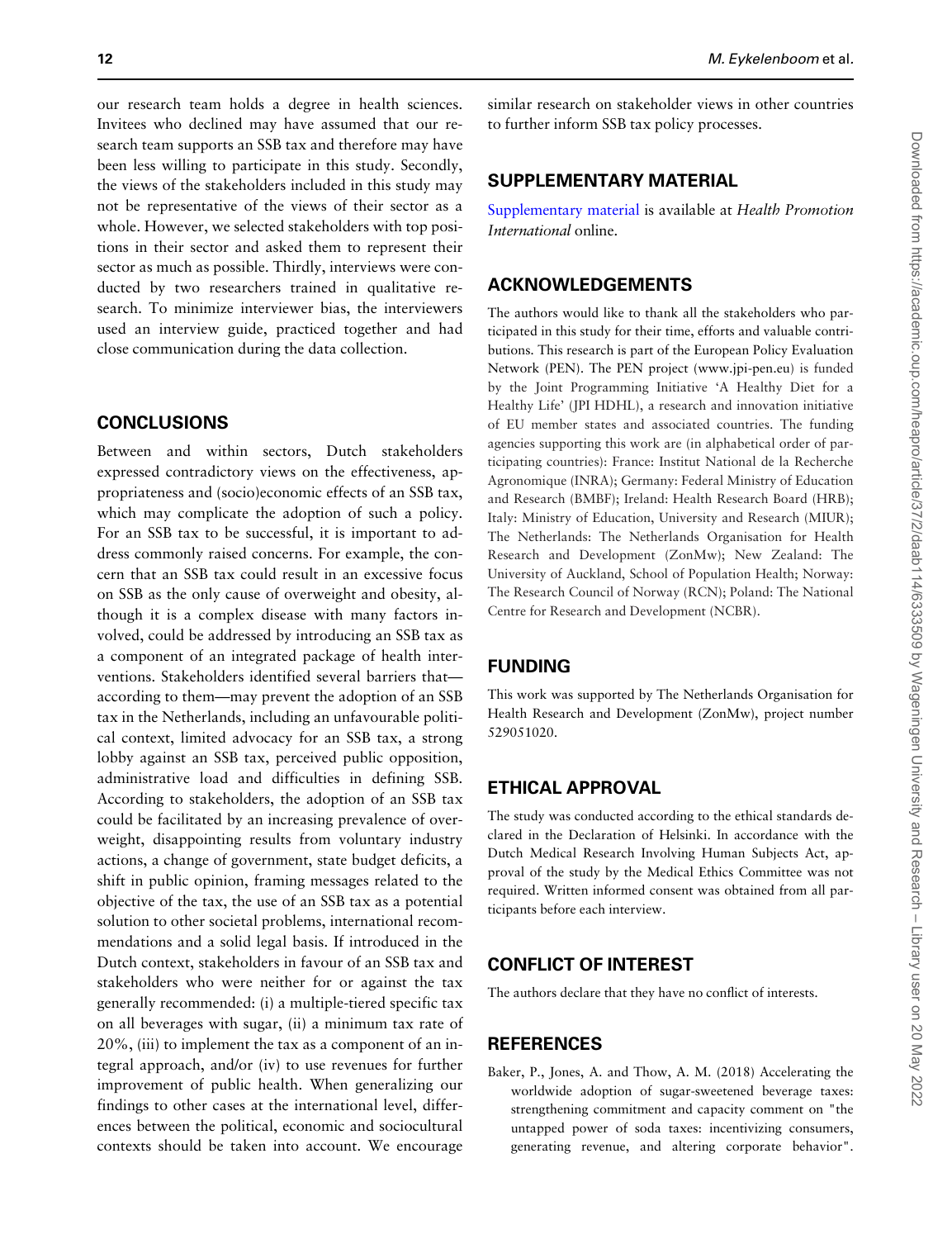<span id="page-12-0"></span>International Journal of Health Policy and Management, 7, 474–478.

Belastingdienst. (2020a) VAT Tariffs. [https://www.belasting](https://www.belastingdienst.nl/wps/wcm/connect/bldcontenten/belastingdienst/business/vat/vat_in_the_netherlands/calculating_vat/vat_tariffs) [dienst.nl/wps/wcm/connect/bldcontenten/belastingdienst/](https://www.belastingdienst.nl/wps/wcm/connect/bldcontenten/belastingdienst/business/vat/vat_in_the_netherlands/calculating_vat/vat_tariffs) [business/vat/vat\\_in\\_the\\_netherlands/calculating\\_vat/vat\\_tar](https://www.belastingdienst.nl/wps/wcm/connect/bldcontenten/belastingdienst/business/vat/vat_in_the_netherlands/calculating_vat/vat_tariffs) [iffs](https://www.belastingdienst.nl/wps/wcm/connect/bldcontenten/belastingdienst/business/vat/vat_in_the_netherlands/calculating_vat/vat_tariffs) (last accessed 30 January 2020).

Belastingdienst. (2020b) Particulars for Goods Liable to Consumer Tax. [https://www.belastingdienst.nl/wps/wcm/con](https://www.belastingdienst.nl/wps/wcm/connect/bldcontenten/belastingdienst/customs/excise_duty_and_consumer_tax/excise_duty_and_consumer_tax/particulars_for_goods_liable_consumer_tax/) [nect/bldcontenten/belastingdienst/customs/excise\\_duty\\_and\\_](https://www.belastingdienst.nl/wps/wcm/connect/bldcontenten/belastingdienst/customs/excise_duty_and_consumer_tax/excise_duty_and_consumer_tax/particulars_for_goods_liable_consumer_tax/) [consumer\\_tax/excise\\_duty\\_and\\_consumer\\_tax/particulars\\_](https://www.belastingdienst.nl/wps/wcm/connect/bldcontenten/belastingdienst/customs/excise_duty_and_consumer_tax/excise_duty_and_consumer_tax/particulars_for_goods_liable_consumer_tax/) [for\\_goods\\_liable\\_consumer\\_tax/](https://www.belastingdienst.nl/wps/wcm/connect/bldcontenten/belastingdienst/customs/excise_duty_and_consumer_tax/excise_duty_and_consumer_tax/particulars_for_goods_liable_consumer_tax/) (last accessed 30 January 2020).

- Bodker, M., Pisinger, C., Toft, U. and Jorgensen, T. (2015) The rise and fall of the world's first fat tax. Health Policy, 119, 737–742.
- Buckton, C. H., Fergie, G., Leifeld, P. and Hilton, S. (2019) A discourse network analysis of UK newspaper coverage of the "sugar tax" debate before and after the announcement of the Soft Drinks Industry Levy. BMC Public Health, 19, 490.
- Campbell, J. L. and Pedersen, O. K. (2015) Policy ideas, knowledge regimes and comparative political economy. Socio-Economic Review, 13, 679–701.
- Centraal Bureau voor de Statistiek (CBS). (2020) Dutch Health Expenditure 10th Highest in Europe. [https://www.cbs.nl/](https://www.cbs.nl/en-gb/news/2020/47/dutch-health-expenditure-10th-highest-in-europe) [en-gb/news/2020/47/dutch-health-expenditure-10th-high](https://www.cbs.nl/en-gb/news/2020/47/dutch-health-expenditure-10th-highest-in-europe) [est-in-europe](https://www.cbs.nl/en-gb/news/2020/47/dutch-health-expenditure-10th-highest-in-europe) (last accessed 29 March 2021).
- Djojosoeparto, S. K., Eykelenboom, M., Poelman, M. P., Van Stralen, M. M., Renders, C. M., Olthof, M. R. et al.(2020) Stakeholder views on the potential impact of a sugar-sweetened beverages tax on the budgets, dietary intake, and health of lower and higher socioeconomic groups in the Netherlands. Archives of Public Health, 78, 125.
- Eykelenboom, M., Van Stralen, M. M., Olthof, M. R., Renders, C. M. and Steenhuis, I. H. M. (2020) Public acceptability of a sugar-sweetened beverages tax and its associated factors in the Netherlands. Public Health Nutrition, 24, 2354-2364.
- Eykelenboom, M., Stralen, M. M., Olthof, M. R., Schoonmade, L. J., Steenhuis, I. H. M. and Renders, C. M. (2019) Political and public acceptability of a sugar-sweetened beverages tax: a mixed-method systematic review and meta-analysis. International Journal of Behavioral Nutrition and Physical Activity, 16, 78.
- European Commission. (2018) Fruit Juices, Sugar Sweetened Beverages and Artificially Sweetened Beverages: Consumption Patterns and Impact on Overweight and Obesity. Publications Office of the European Union, Luxembourg.
- Green, J. and Thorogood, N. (2018) Qualitative Methods for Health Research. SAGE, London, England.
- Hagenaars, L. L., Jeurissen, P. P. T. and Klazinga, N. S. (2017) The taxation of unhealthy energy-dense foods (EDFs) and sugar-sweetened beverages (SSBs): an overview of patterns observed in the policy content and policy context of 13 case studies. Health Policy, 121, 887–894.
- HM Revenue and Customs. (2016) Policy Paper: Soft Drinks Industry Levy. [https://www.gov.uk/government/publica](https://www.gov.uk/government/publications/soft-drinks-industry-levy/soft-drinks-industry-levy#policy-objective)

[tions/soft-drinks-industry-levy/soft-drinks-industry-levy#po](https://www.gov.uk/government/publications/soft-drinks-industry-levy/soft-drinks-industry-levy#policy-objective) [licy-objective](https://www.gov.uk/government/publications/soft-drinks-industry-levy/soft-drinks-industry-levy#policy-objective) (last accessed 14 May 2020).

- Hu, F. B. (2013) Resolved: there is sufficient scientific evidence that decreasing sugar-sweetened beverage consumption will reduce the prevalence of obesity and obesity-related diseases. Obesity Reviews, 14, 606–619.
- Lakerveld, J., Woods, C., Hebestreit, A., Brenner, H., Flechtner-Mors, M., Harrington, J. M. et al. (2020) Advancing the evidence base for public policies impacting on dietary behaviour, physical activity and sedentary behaviour in Europe: the Policy Evaluation Network promoting a multidisciplinary approach. Food Policy, 96, 101873.
- Le Bodo, Y., Etilé, F., Gagnon, F. and De Wals, P. (2019) Conditions influencing the adoption of a soda tax for public health: analysis of the French case (2005–2012). Food Policy, 88, 101765.
- Malik, V. S., Pan, A., Willett, W. C. and Hu, F. B. (2013) Sugar-sweetened beverages and weight gain in children and adults: a systematic review and meta-analysis. The American Journal of Clinical Nutrition, 98, 1084–1102.
- Malik, V. S., Popkin, B. M., Bray, G. A., Després, J. P. and Hu, F. B. (2010) Sugar-sweetened beverages, obesity, type 2 diabetes mellitus, and cardiovascular disease risk. Circulation, 121, 1356–1364.
- Nixon, L., Mejia, P., Cheyne, A. and Dorfman, L. (2015) Big Soda's long shadow: news coverage of local proposals to tax sugar-sweetened beverages in Richmond, El Monte and Telluride. Critical Public Health, 25, 333–347.
- Pan American Health Organization (PAHO). (2015) Taxes on Sugar-Sweetened Beverages as a Public Health Strategy: The Experience of Mexico. PAHO, Mexico DF, Mexico.
- Penney, T., Adams, J., Briggs, A., Cummins, S., Harrington, R., Monsivais, P. et al., (2019). Evaluation of the Impacts on Health of the Proposed UK Industry Levy on Sugar Sweetened Beverages: Developing a Systems Map and Data Platform, and Collection of Baseline and Early Impact Data. University of Cambridge, Cambridge, England.
- Rijksinstituut voor Volksgezondheid en Milieu (RIVM). (2018) Voedselconsumptiepeiling. RIVM, Bilthoven, the Netherlands.
- Rijksoverheid. (2020) Voorjaarsnota. Ministerie van Financiën, The Hague, the Netherlands.
- Rijksoverheid. (2018) Nationaal Preventieakkoord. Ministerie van Volksgezondheid, Welzijn en Sport, The Hague, the Netherlands.
- Sabatier, P. (2007) Theories of the Policy Process. Westview Press, Colorado, USA.
- Sainsbury, E., Magnusson, R., Thow, A.-M. and Colagiuri, S. (2020) Explaining resistance to regulatory interventions to prevent obesity and improve nutrition: a case-study of a sugar-sweetened beverages tax in Australia. Food Policy, 93, 101904.
- Signal, L. N., Watts, C., Murphy, C., Eyles, H. and Ni Mhurchu, C. (2018) Appetite for health-related food taxes: new Zealand stakeholder views. Health Promotion International, 33, 791–800.